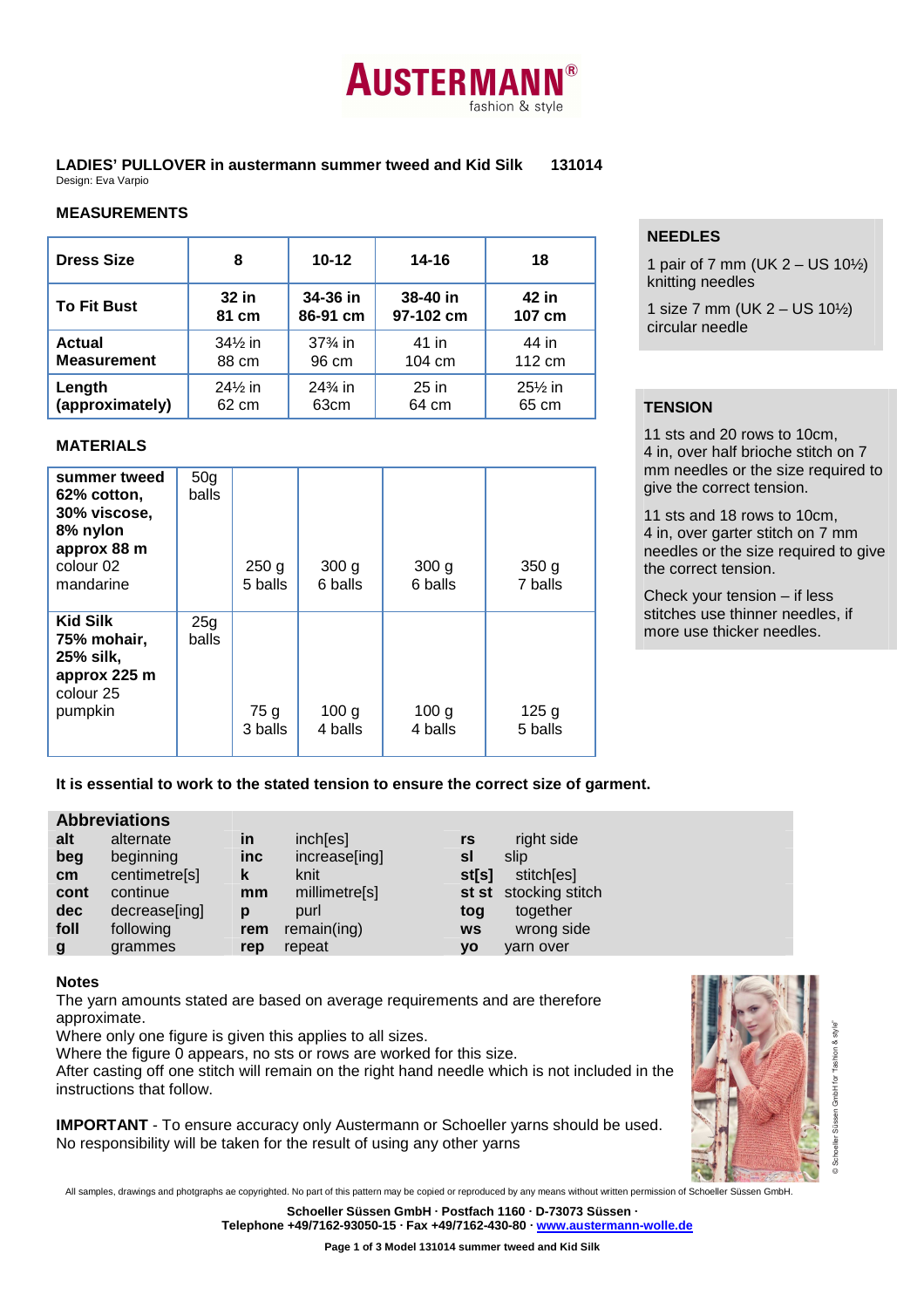

### **Circle the size you wish to make.**

## **PULLOVER**

Using 7 mm needles and 2 strands [1 strand summer tweed + 1 strand Kid Silk] cast on 50[54:58:62] sts. **1 st row [rs].** Knit.

**2 nd row.** Purl.

These 2 rows are called **Stocking Stitch [st st].**

Cont in st st without shaping until Back measures 5 cm, 2 in and inc 1 st on last ws row. 51[55:59:63] sts. **1st row [rs].** K1 (selvage st), \*yo, sl 1 st purlwise, p1; rep from \*, end with yo, sl 1 st purlwise, k1 (selvage st). 2nd row [ws]. K1 (selvage st), \*p1 st tog with yo, k1; rep from \*, end with p1 st tog with yo, k1 (selvage st). These 2 rows are called **Half Brioche Stitch**.

Cont in Half Brioche st without shaping until Back measures 44 cm, 17½ in, end with a ws row.

#### **Shape Armhole**

Cast off 2 sts at beg of next 2[2:2:4] rows.

**Dec row [rs].** Work 5 sts, SKP (sl 1 st, k1, pass slip st over k1), work to last 7 sts, k2tog, work to end. Rep dec row every foll alt row 3[4:5:4] times more. 39[41:43:45] sts.

Cont without shaping until Back measures 62[63:64:65] cm, 24½[24¾:25:25½] in.

#### **Shape Shoulder**

Cast off 10[11:11:12] sts at beg of next 2 rows. Place centre 19[19:21:21] sts on a st holder for back neck.

## **FRONT**

Using 7 mm needles and 2 strands [1 strand summer tweed + 1 strand Kid Silk] cast on 50[54:58:62] sts. Work in st st without shaping until Front measures 5 cm, 2 in.

**1 st row [rs].** Knit.

This row is called **Garter Stitch [g st].**

Cont in g st until Front measures 44 cm, 17½ in, end with a ws row.

**Shape Armhole and Neck** 

Cast off 2 sts at beg of next 2[2:2:4] rows.

**Dec row [rs].** Work 3 sts, SKP (sl 1 st, k1, pass slip st over k1), work to end.

Rep dec row every foll alt row 3[4:5:4] times more.

At the same time, when Front measures 44[45:46:47] cm, 17½[17¾:18:18½] in, divide work in half and working both sides at once, work neck shaping as follows:

**Neck dec row [rs].** Work to last 7 sts of first half, SKP, work 5 sts; on 2nd half work 5 sts, k2tog, work to end.

Rep neck dec row every foll alt row 1[1:2:2] times more and every foll 4th row 7 times. 10[11:11:12] sts.

Cont without shaping until Front measures 62[63:64:65] cm, 24½[24¾:25:25½] in. Cast off 10[11:11:12] sts each side for shoulders.

### **SLEEVES**

Using 7 mm needles and 2 strands [1 strand summer tweed + 1 strand Kid Silk] cast on 26 sts and work in st st for 5 cm, 2 in. Cont in g st without shaping until Sleeve measures 10 cm, 4 in. Inc 1 st each side every foll 10th[10th:8th:6th] row 6[7:8:9] times. 38[40:42:44] sts.

Cont without shaping until Sleeve measures 45[44:43:42] cm, 17¾[17½:17:16½] in.

## **Shape Cap**

Cast off 2 sts at beg of next 2 rows.

**Dec row [rs].** Work 3 sts, SKP, work to last 5 sts, k2tog, work to end.

Rep dec row every foll alt row 11 times more.

Cast off 2 sts at beg of next 2 rows.

Cont without shaping until Sleeve measures 60[59:58:57] cm, 23½[23¼:23:22½] in. Cast off rem 6[8:10:12] sts.

# **TO MAKE UP**

Pin out pullover to the measurements given. Cover with clean, damp tea towels and leave to dry. See ball band for washing and further care instructions. Join the shoulder seams. Set in Sleeves. Join side and sleeve seams. **Neckband** 

Place 19[19:21:21] sts from back neck holder to 7 mm circular needle, pick up 42 sts around front neck. 61[61:63:63] sts. Join and k 1 round. Cast off sts.

All samples, drawings and photgraphs ae copyrighted. No part of this pattern may be copied or reproduced by any means without written permission of Schoeller Süssen GmbH.

**Schoeller Süssen GmbH · Postfach 1160 · D-73073 Süssen ·**

**Telephone +49/7162-93050-15 · Fax +49/7162-430-80 · www.austermann-wolle.de**

**Page 2 of 3 Model 131014 summer tweed and Kid Silk**